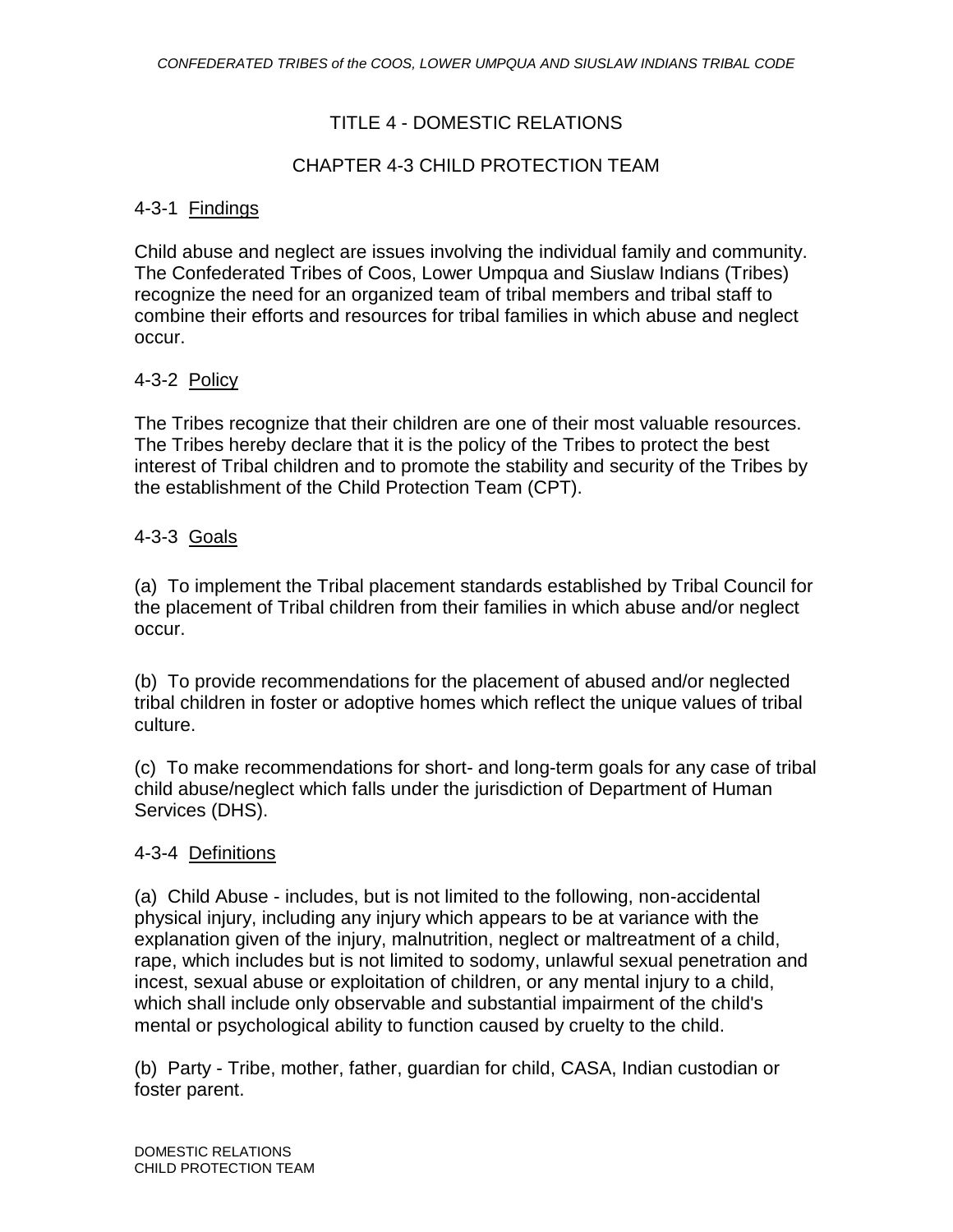## 4-3-5 Duties and Responsibilities

(a) DHS is the primary agency to report all suspected child abuse/neglect matters. However, if a suspected child abuse/neglect matter is brought to the attention of a member of the CPT, the matter will be reported to the Tribes' ICWA Program.

(b) The ICWA Specialist will assist DHS in obtaining information involving tribal children in accordance with Tribal policy and law.

(c) The CPT will make recommendations for placement of tribal children. The ICWA Specialist will report these recommendations to DHS.

(d) Review within thirty (30) days every tribal child that is initially placed, returned to foster care or placed within a more restrictive substitute care and track all cases, and make recommendations to DHS regarding each case.

(e) Assist in developing a permanency plan using information provided by the ICWA Specialist, the child's parents, the child and other staff and providers who offer information and observations.

(f) Any voluntary custody agreement must be reviewed and approved by the CPT within one hundred-eighty (180) days of the signing of the initial agreement.

(g) If funding is available, to provide training to tribal foster parents, as well as guidance and support to deal appropriately with each child placed with them

(h) Upon implementation of the Tribal Court, the CPT shall have access to and subpoena power to obtain all medical records, hospital records and records maintained by any state, county or local agency, including, but not limited to, police investigations data, coroner or medical examiner investigative data and social services records, as necessary to complete the review of the case. All information and records acquired by the CPT in the exercise of its duties are confidential and may only be disclosed as necessary to carry out the purposes of the local fatality review process.

# 4-3-6 Membership

(a) Membership shall consist of five (5) voting members appointed by Tribal Council. Appointment terms shall be staggered as follows: two (2), two- (2) year terms; two (2), three- (3) year terms, and one (1), five- (5) year term. A member can request Tribal Council to approve additional two- (2) year terms. A member may be removed from the CPT upon a majority vote of the members and/or Tribal Council. After initial appointments, appointments will be for a period of three (3) years.

DOMESTIC RELATIONS CHILD PROTECTION TEAM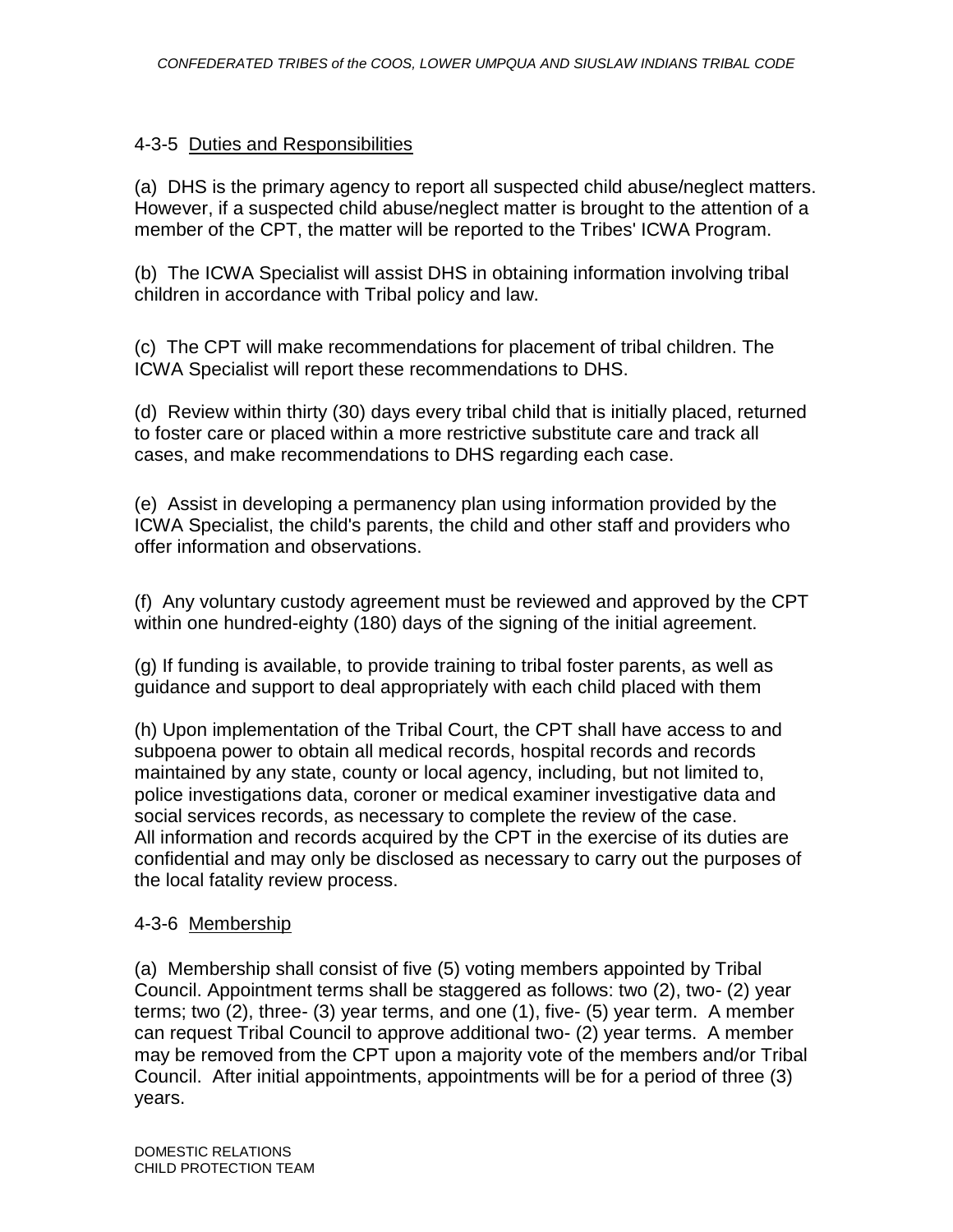(b) Membership shall also consist of the following Advisors, which shall not have voting privileges:

- (1) Legal
- (2) DHS ICWA Specialist
- (3) Tribal ICWA Specialist
- (4) Tribal Associate Director for Human Services
- (5) Professional

# 4-3-7 Appeals

Final decisions by the CPT shall be appealed to the Tribal Court upon written notice to Tribal Court within ten (10) working days. Tribal Court shall set the hearing following applicable Tribal Court procedures for the setting of hearings.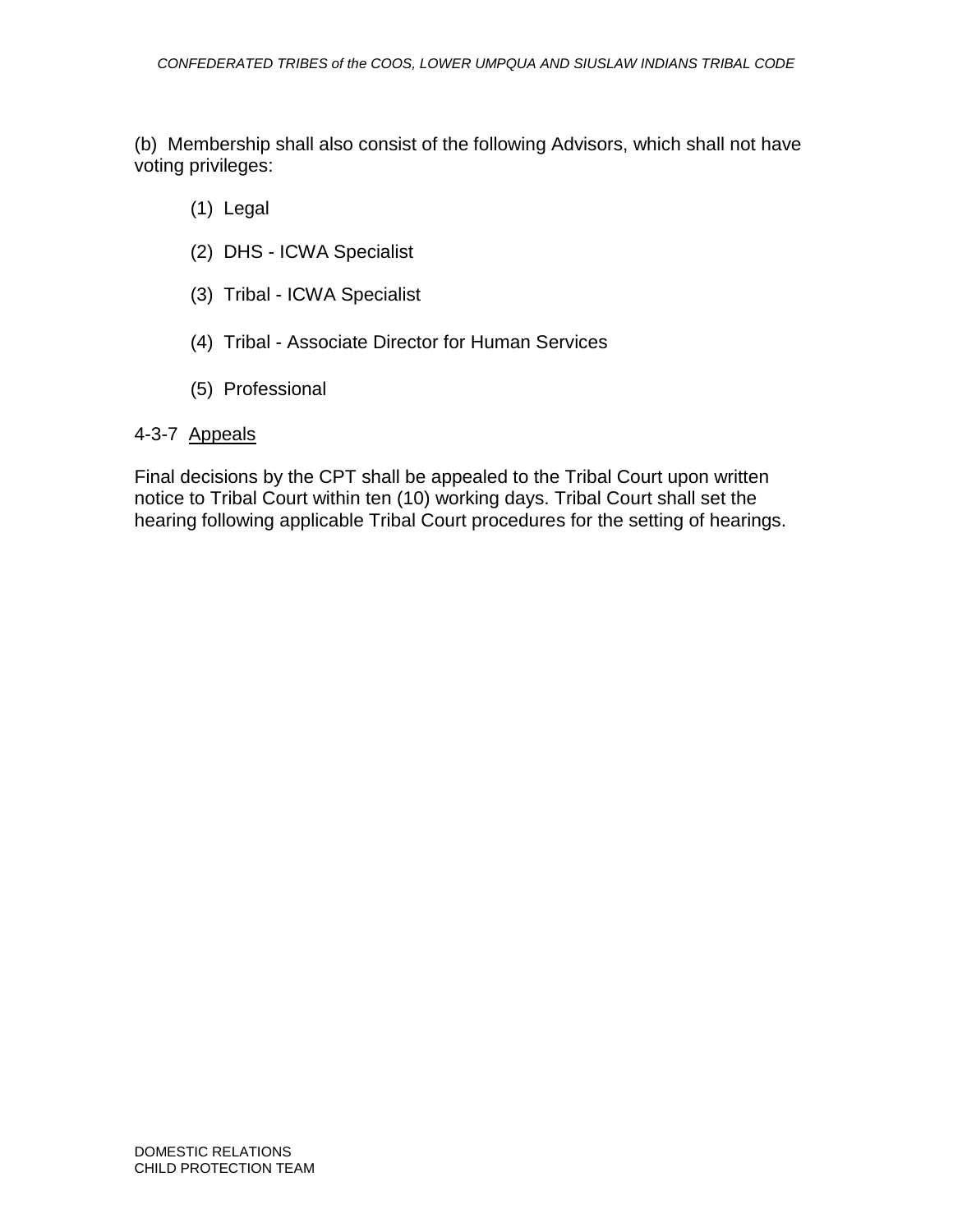# APPENDIX A

# LEGISLATIVE HISTORY AND EDITORIAL CHANGES

DOMESTIC RELATIONS CHILD PROTECTION TEAM